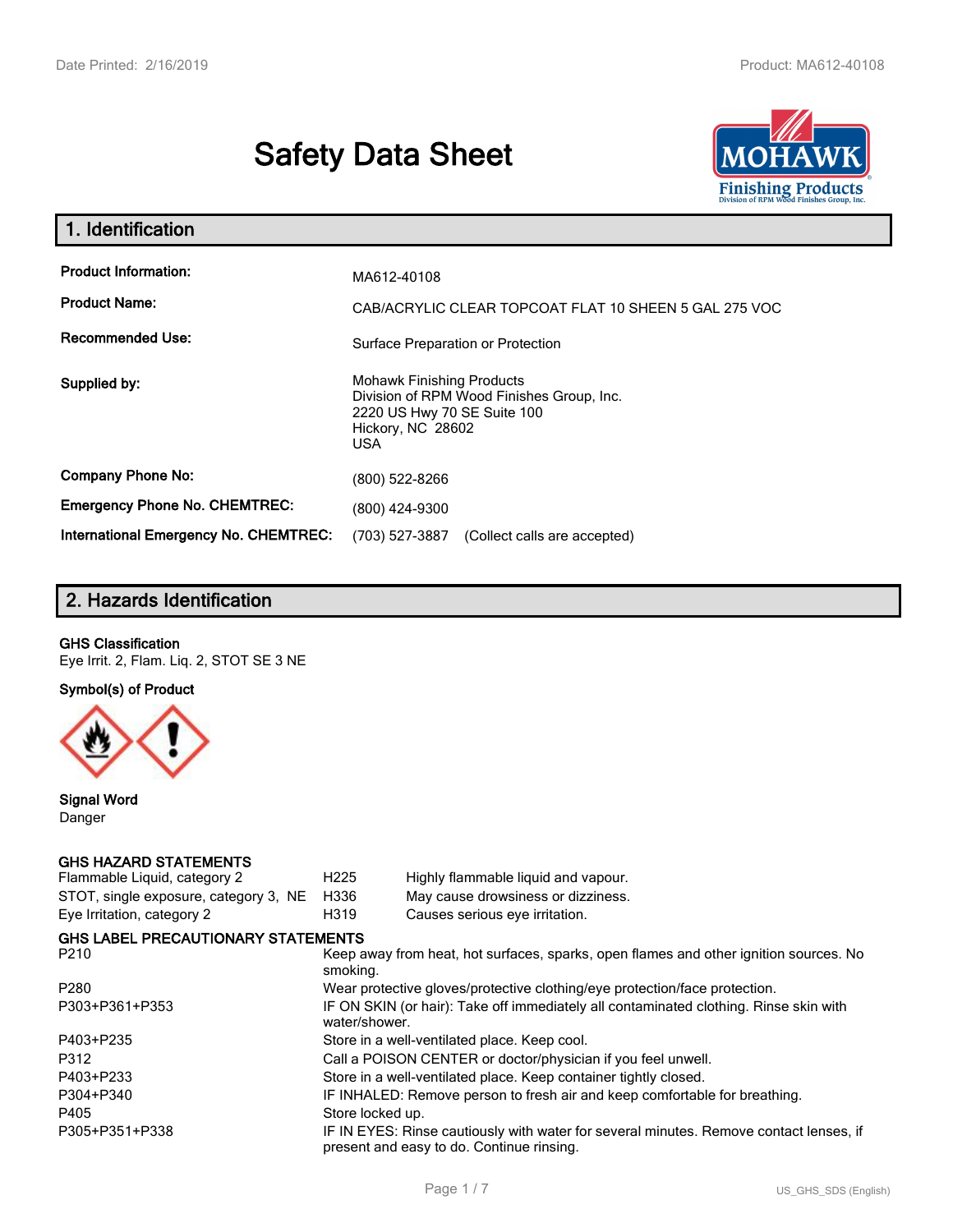| P337+P313                               | If eye irritation persists: Get medical advice/attention.      |  |  |  |  |
|-----------------------------------------|----------------------------------------------------------------|--|--|--|--|
| P <sub>264</sub>                        | Wash hands thoroughly after handling.                          |  |  |  |  |
| <b>GHS SDS PRECAUTIONARY STATEMENTS</b> |                                                                |  |  |  |  |
| P240                                    | Ground/bond container and receiving equipment.                 |  |  |  |  |
| P <sub>241</sub>                        | Use explosion-proof electrical/ventilating/lighting/equipment. |  |  |  |  |
| P <sub>242</sub>                        | Use only non-sparking tools.                                   |  |  |  |  |
| P <sub>243</sub>                        | Take precautionary measures against static discharge.          |  |  |  |  |

### **3. Composition/Information on ingredients**

| <b>Chemical Name</b>     | CAS-No.   | Wt. %       | <b>GHS Symbols</b> | <b>GHS Statements</b>        |
|--------------------------|-----------|-------------|--------------------|------------------------------|
| acetone                  | 67-64-1   | 55-75       | GHS02-GHS07        | H225-302-319-332-336         |
| p-chlorobenzotrifluoride | $98-56-6$ | $10 - 25$   | No Information     | No Information               |
| eep                      | 763-69-9  | $1.0 - 2.5$ | GHS06              | H331                         |
| mak                      | 110-43-0  | $1.0 - 2.5$ | GHS02-GHS06        | H <sub>226</sub> -302-331    |
| butanol                  | 71-36-3   | $1.0 - 2.5$ | GHS02-GHS05-       | H226-302-315-318-332-335-336 |
|                          |           |             | GHS07              |                              |
| dipropyl ketone          | 123-19-3  | $1.0 - 2.5$ | GHS02-GHS07        | H <sub>226</sub> -332        |
| 2.6-dimethyl-4-heptanone | 108-83-8  | $0.1 - 1.0$ | GHS02-GHS06        | H226-302-312-331-335         |

The exact percentage (concentration) of ingredients is being withheld as a trade secret.

The text for GHS Hazard Statements shown above (if any) is given in the "Other information" Section.

# **4. First-aid Measures**



FIRST AID - EYE CONTACT: IF IN EYES: Rinse cautiously with water for several minutes. Remove contact lenses, if present and easy to do. Continue rinsing. If eye irritation persists: Get medical advice/attention.

FIRST AID - SKIN CONTACT: IF ON SKIN (or hair): Take off immediately all contaminated clothing. Rinse skin with water/shower.

FIRST AID - INGESTION: IF SWALLOWED: rinse mouth. Do NOT induce vomiting. IF exposed or if you feel unwell: Call a POISON CENTER or doctor/physician.

FIRST AID - INHALATION: IF INHALED: Remove person to fresh air and keep comfortable for breathing.

### **5. Fire-fighting Measures**

**SPECIAL FIREFIGHTING PROCEDURES:** Evacuate all persons from the fire area to a safe location. Move non-burning material, as feasible, to a safe location as soon as possible. Fire fighters should be protected from potential explosion hazards while extinguishing the fire. Wear self-contained breathing apparatus (SCBA) and full fire-fighting protective clothing. Thoroughly decontaminate all protective equipment after use. Containers of this material may build up pressure if exposed to heat (fire). Use water spray to cool fire-exposed containers. Use water spray to disperse vapors if a spill or leak has not ignited. DO NOT extinguish a fire resulting from the flow of flammable liquid until the flow of the liquid is effectively shut off. This precaution will help prevent the accumulation of an explosive vapor-air mixture after the initial fire is extinguished.

**FIREFIGHTING EQUIPMENT:** This is a NFPA/OSHA Class 1B or less flammable liquid. Follow NFPA30, Chapter 16 for fire protection and fire suppression. Use a dry chemical, carbon dioxide, or similar ABC fire extinguisher for incipeint fires. Water may be used to cool and prevent rupture of containers that are exposed to heat from fire.

# **6. Accidental Release Measures**

#### **ENVIRONMENTAL MEASURES:** No Information

**STEPS TO BE TAKEN IN CASE MATERIAL IS RELEASED OR SPILLED:** Follow personal protective equipment recommendations found in Section VIII. Personal protective equipment needs must be evaluated based on information provided on this sheet and the special circumstances created by the spill including; the material spilled, the quantity of the spill, the area in which the spill occurred, and the training and the expertise of employees in the area responding to the spill. Never exceed any occupational exposure limits.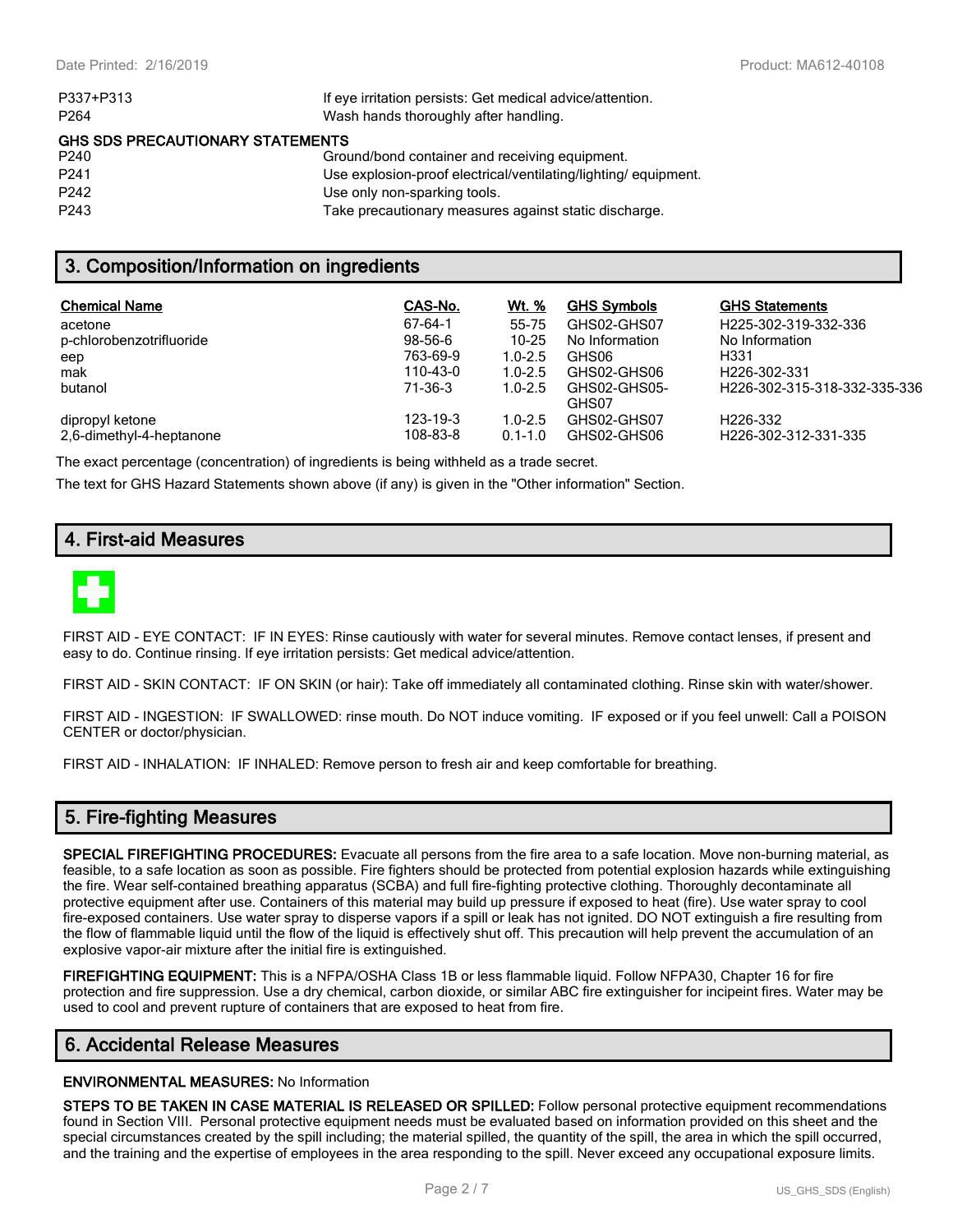Shut off ignition sources; including electrical equipment and flames. Do not allow smoking in the area. Do not allow the spilled product to enter public drainage system or open waterways.

# **7. Handling and Storage**



**HANDLING:** Avoid inhalation and contact with eyes, skin, and clothing. Wash hands thoroughly after handling and before eating or drinking. In keeping with safe handling practices, avoid ignition sources (smoking, flames, pilot lights, electrical sparks); ground and bond containers when transferring the material to prevent static electricity sparks that could ignite vapor and use spark proof tools and explosion proof equipment. Empty containers may retain product residue or vapor. Do not pressurize, cut, weld, braze, solder, drill, grind, or expose container to heat, flame, sparks, static electricity, or other sources of ignition. Any of these actions can potentially cause an explosion that may lead to injury.

**STORAGE:** Keep containers closed when not in use. Store in cool well ventilated space away from incompatible materials.

### **8. Exposure Controls/Personal Protection**

| Ingredients with Occupational Exposure Limits |                      |                       |                     |                         |  |  |
|-----------------------------------------------|----------------------|-----------------------|---------------------|-------------------------|--|--|
| <b>Chemical Name</b>                          | <b>ACGIH TLV-TWA</b> | <b>ACGIH-TLV STEL</b> | <b>OSHA PEL-TWA</b> | <b>OSHA PEL-CEILING</b> |  |  |
| acetone                                       | $250$ ppm            | $500$ ppm             | $1000$ ppm          | N.D.                    |  |  |
| p-chlorobenzotrifluoride                      | N.D.                 | N.D.                  | N.D.                | N.D.                    |  |  |
| eep                                           | N.D.                 | N.D.                  | N.D.                | N.D.                    |  |  |
| mak                                           | 50 ppm               | N.D.                  | $100$ ppm           | N.D.                    |  |  |
| butanol                                       | 20 ppm               | N.D.                  | $100$ ppm           | N.D.                    |  |  |
| dipropyl ketone                               | 50 ppm               | N.D.                  | N.D.                | N.D.                    |  |  |
| 2,6-dimethyl-4-heptanone                      | 25 ppm               | N.D.                  | 50 ppm              | N.D.                    |  |  |

**Further Advice: MEL = Maximum Exposure Limit OES = Occupational Exposure Standard SUP = Supplier's Recommendation Sk = Skin Sensitizer N.E. = Not Established N.D. = Not Determined**

#### **Personal Protection**



**RESPIRATORY PROTECTION:** Use adequate engineering controls and ventilation to keep levels below recommended or statutory exposure limits. If exposure levels exceed limits use appropriate approved respiratory protection equipment.

**SKIN PROTECTION:** Wear chemical resistant footwear and clothing such as gloves, an apron or a whole body suit as appropriate.



**EYE PROTECTION:** Wear chemical-resistant glasses and/or goggles and a face shield when eye and face contact is possible due to splashing or spraying of material.



**OTHER PROTECTIVE EQUIPMENT:** No Information

**HYGIENIC PRACTICES:** It is good practice to avoid contact with the product and/or its vapors, mists or dust by using appropriate protective measures. Wash thoroughly after handling and before eating or drinking.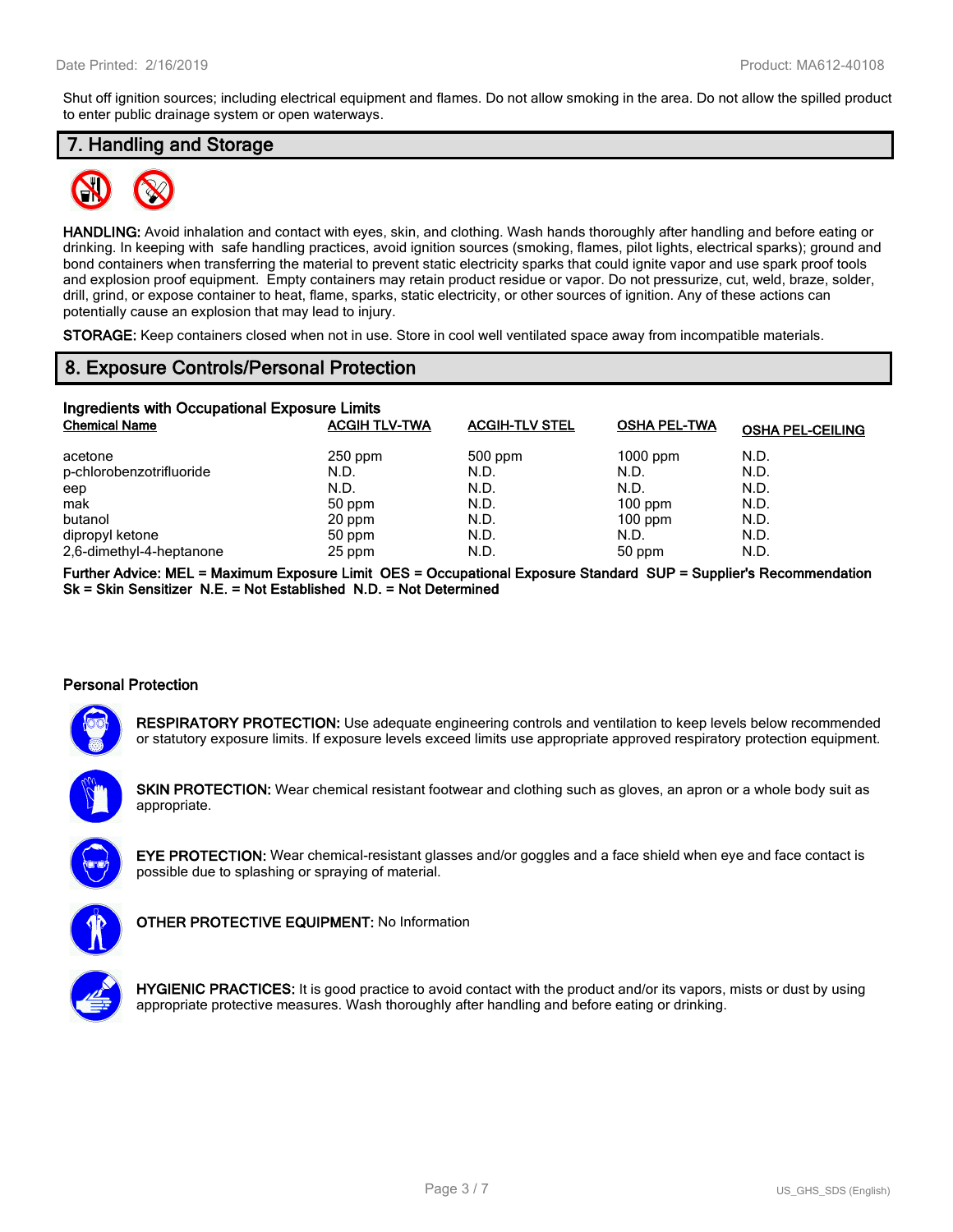**N.I. = No Information**

# **9. Physical and Chemical Properties**

| Appearance:                    | Cloudy Liquid              | <b>Physical State:</b>                      | <b>LIQUID</b>  |
|--------------------------------|----------------------------|---------------------------------------------|----------------|
| Odor:                          | <b>Strong Solvent</b>      | <b>Odor Threshold:</b>                      | Not determined |
| Density, g/cm3:                | 0.907                      | pH:                                         | Not determined |
| Freeze Point, °F:              | Not determined             | Viscosity:                                  | Not determined |
| <b>Solubility in Water:</b>    | Not determined             | Partition Coefficient, n-octanol/<br>water: | Not determined |
| Decomposition temperature, °F: | Not determined             | <b>Explosive Limits, %:</b>                 | Not determined |
| Boiling Range, °F:             | $>100$ °F                  | Flash Point, °F:                            | $-4$ $\circ$ F |
| Combustibility:                | <b>Supports Combustion</b> | Auto-Ignition Temperature, °F:              | Not determined |
| <b>Evaporation Rate:</b>       | Faster than Diethyl Ether  | Vapor Pressure, mmHg:                       | Not determined |
| <b>Vapor Density:</b>          | Not determined             |                                             |                |

# **10. Stability and reactivity**

**STABILITY:** Stable under normal conditions.

**CONDITIONS TO AVOID:** Heat, flames and sparks.

**INCOMPATIBILITY:** Acids, Bases, Oxidizing agents

**HAZARDOUS DECOMPOSITION PRODUCTS:** Not determined.

# **11. Toxicological information**

**Practical Experiences**

**EMERGENCY OVERVIEW:** No Information

**EFFECT OF OVEREXPOSURE - EYE CONTACT:** No Information

**EFFECT OF OVEREXPOSURE - INGESTION:** No Information

**EFFECT OF OVEREXPOSURE - INHALATION:** No Information

**EFFECT OF OVEREXPOSURE - SKIN CONTACT:** No Information

**CARCINOGENICITY:** No Information

#### **PRIMARY ROUTE(S) OF ENTRY:**

**Eye Contact, Skin Contact, Inhalation**

# **Acute Toxicity Values**

**The acute effects of this product have not been tested. Data on individual components are tabulated below**

| CAS-No. | <b>Chemical Name</b> |
|---------|----------------------|
| 67-64-1 | acetone              |

**Casary Chemical Chemical LD50 Chemical LD50 Vapor LC50** 1800 mg/kg Rat 20000 mg/kg Rabbit 50.1 mg/L Rat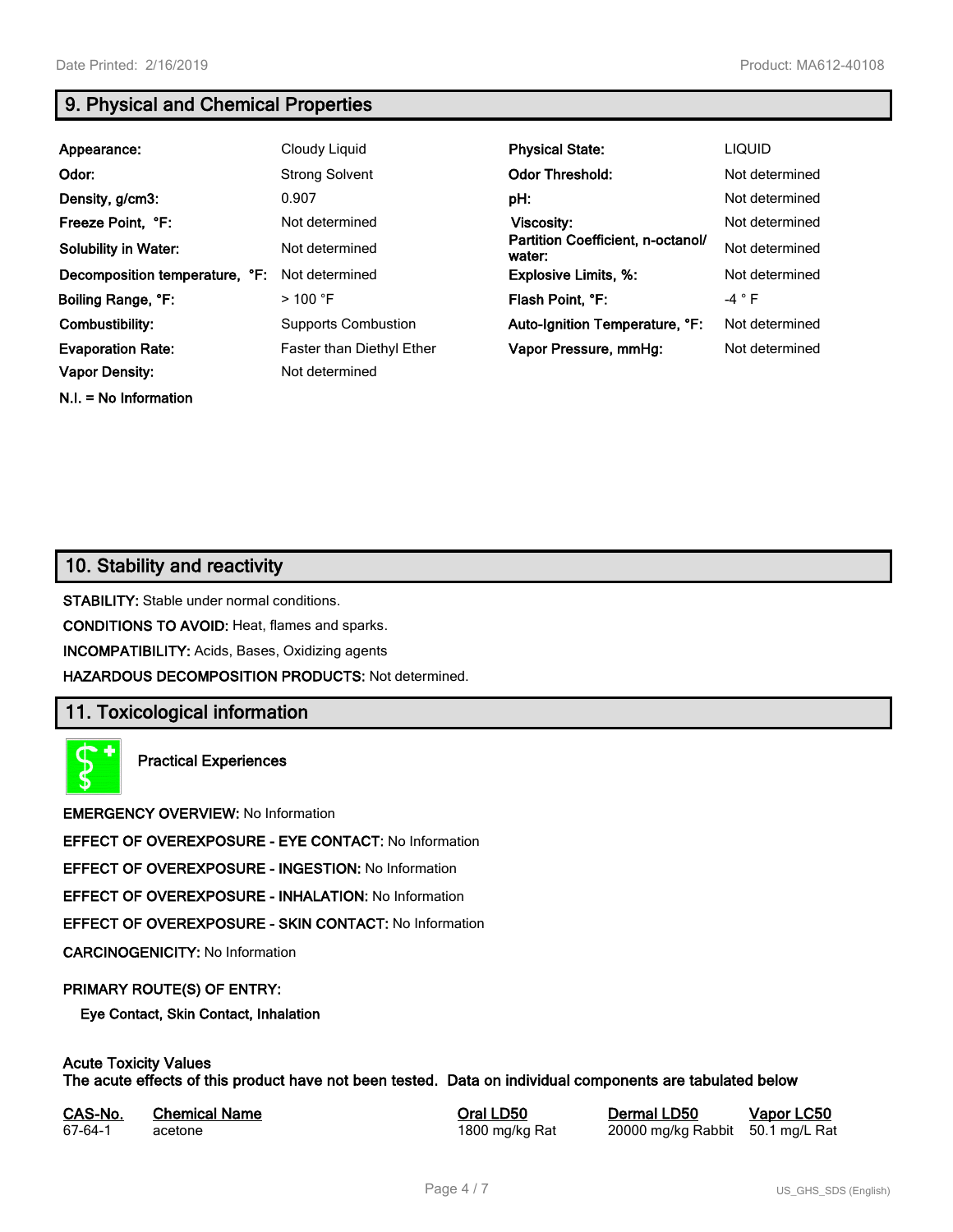| 98-56-6  | p-chlorobenzotrifluoride | 13000 mg/kg Rat | >2683 mg/kg Rabbit | 33 mg/L Rat   |
|----------|--------------------------|-----------------|--------------------|---------------|
| 763-69-9 | eep                      | 3200 mg/kg Rat  | 4080 mg/kg Rabbit  | $>20$ ma/l    |
| 110-43-0 | mak                      | 1600 mg/kg Rat  | 10282 mg/kg Rabbit | $>16.7$ ma/l  |
| 71-36-3  | butanol                  | 700 mg/kg Rat   | 3402 mg/kg Rabbit  | 8000 mg/l Rat |
| 123-19-3 | dipropyl ketone          | 3280 mg/kg Rat  | 4641 mg/kg Rabbit  | $>20$ mg/l    |
| 108-83-8 | 2,6-dimethyl-4-heptanone | 2000 mg/kg Rat  | 2000 mg/kg Rat     | N.I.          |
|          |                          |                 |                    |               |

#### **N.I. = No Information**

### **12. Ecological information**

**ECOLOGICAL INFORMATION:** Ecological evaluation of this material has not been performed; however, do not allow the product to be released to the environment without governmental approval/permits.

### **13. Disposal Information**



# **Product**

**DISPOSAL METHOD:** Waste from this material may be a listed and/or characteristic hazardous waste. Dispose of material, contaminated absorbent, container and unused contents in accordance with local, state, and federal regulations.

**STEPS TO BE TAKEN IN CASE MATERIAL IS RELEASED OR SPILLED:** Follow personal protective equipment recommendations found in Section VIII. Personal protective equipment needs must be evaluated based on information provided on this sheet and the special circumstances created by the spill including; the material spilled, the quantity of the spill, the area in which the spill occurred, and the training and the expertise of employees in the area responding to the spill. Never exceed any occupational exposure limits. Shut off ignition sources; including electrical equipment and flames. Do not allow smoking in the area. Do not allow the spilled product to enter public drainage system or open waterways.

# **14. Transport Information**

**SPECIAL TRANSPORT PRECAUTIONS:** No Information

| DOT:  | UN1263, PAINT, 3, II |
|-------|----------------------|
| IATA: | UN1263, PAINT, 3, II |
| IMDG: | UN1263, PAINT, 3, II |

# **15. Regulatory Information**

### **U.S. Federal Regulations:**

#### **CERCLA - SARA Hazard Category**

This product has been reviewed according to the EPA 'Hazard Categories' promulgated under Sections 311 and 312 of the Superfund Amendment and Reauthorization Act of 1986 (SARA Title III) and is considered, under applicable definitions, to meet the following categories:

Fire Hazard, Acute Health Hazard

#### **SARA SECTION 313**

This product contains the following substances subject to the reporting requirements of Section 313 of Title III of the Superfund Amendment and Reauthorization Act of 1986 and 40 CFR part 372: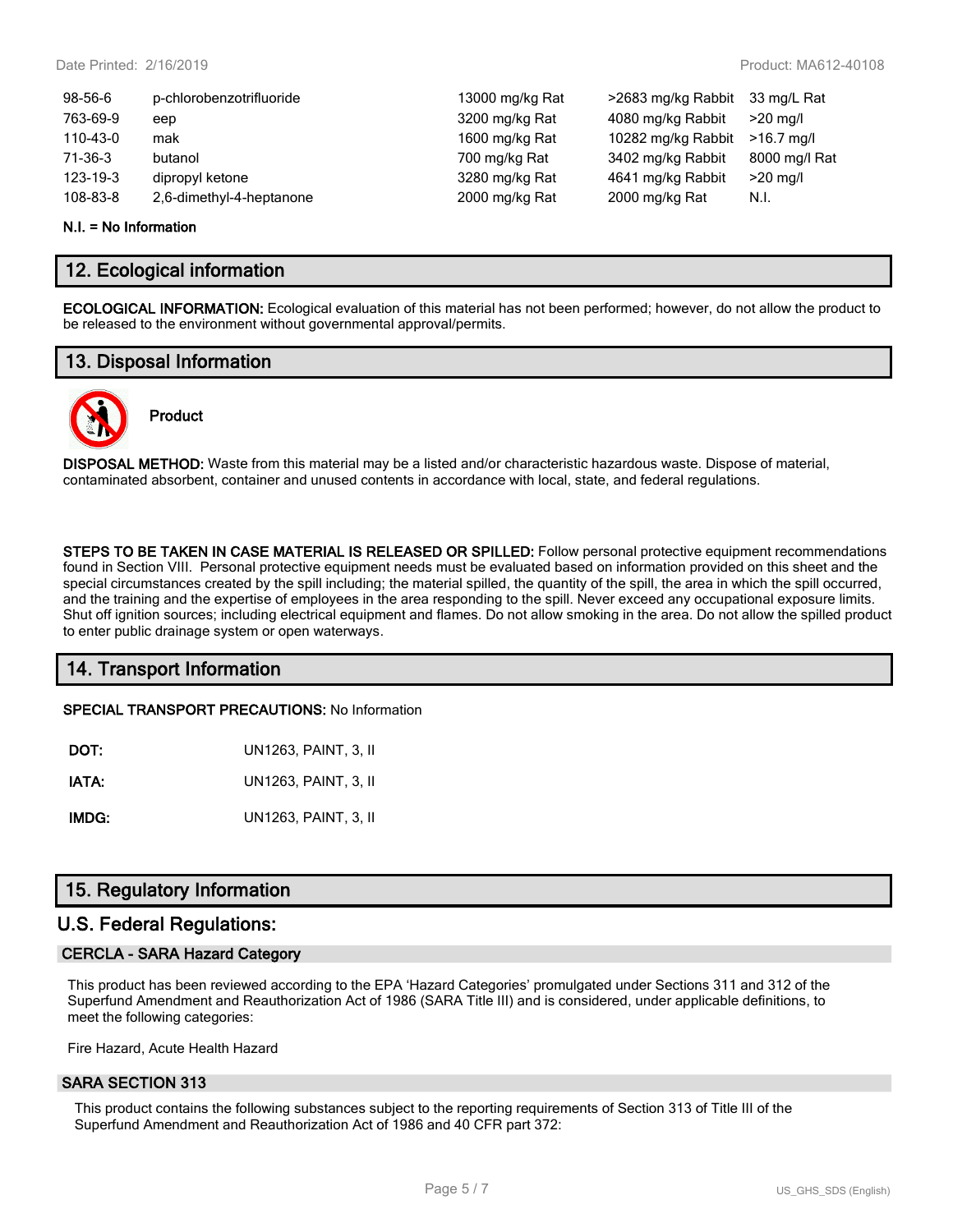| <b>Chemical Name</b> | CAS-No. |
|----------------------|---------|
| butanol              | 71-36-3 |

#### **TOXIC SUBSTANCES CONTROL ACT**

This product contains the following chemical substances subject to the reporting requirements of TSCA 12(B) if exported from the United States:

| <b>Chemical Name</b>         | CAS-No.  |
|------------------------------|----------|
| p-chlorobenzotrifluoride     | 98-56-6  |
| octamethylcyclotetrasiloxane | 556-67-2 |

# **U.S. State Regulations:**

### **CALIFORNIA PROPOSITION 65**

WARNING: Cancer and Reproductive Harm - www.P65Warnings.ca.gov.

M I B K, Cancer, 0.0744% M I B K, Reproductive Harm, 0.0744%

# **16. Other Information**

| <b>Revision Date:</b>       |                                                        | 8/14/2018<br><b>Supersedes Date:</b><br>2/16/2019                                                                                                                            |  |             |  |                             |  |  |  |
|-----------------------------|--------------------------------------------------------|------------------------------------------------------------------------------------------------------------------------------------------------------------------------------|--|-------------|--|-----------------------------|--|--|--|
| <b>Reason for revision:</b> |                                                        | Substance and/or Product Properties Changed in Section(s):<br>03 - Composition/Information on Ingredients<br>11 - Toxicological Information<br>Revision Statement(s) Changed |  |             |  |                             |  |  |  |
|                             | Datasheet produced by:<br><b>Regulatory Department</b> |                                                                                                                                                                              |  |             |  |                             |  |  |  |
| <b>HMIS Ratings:</b>        |                                                        |                                                                                                                                                                              |  |             |  |                             |  |  |  |
| Health:                     |                                                        | Flammability:                                                                                                                                                                |  | Reactivity: |  | <b>Personal Protection:</b> |  |  |  |

**Volatile Organic Compounds, gr/ltr:** 268

#### **Text for GHS Hazard Statements shown in Section 3 describing each ingredient:**

| H <sub>225</sub> | Highly flammable liquid and vapour. |
|------------------|-------------------------------------|
| H <sub>226</sub> | Flammable liquid and vapour.        |
| H302             | Harmful if swallowed.               |
| H312             | Harmful in contact with skin.       |
| H315             | Causes skin irritation.             |
| H318             | Causes serious eye damage.          |
| H319             | Causes serious eye irritation.      |
| H331             | Toxic if inhaled.                   |
| H332             | Harmful if inhaled.                 |
| H335             | May cause respiratory irritation.   |
| H336             | May cause drowsiness or dizziness.  |

#### **Icons for GHS Pictograms shown in Section 3 describing each ingredient:**